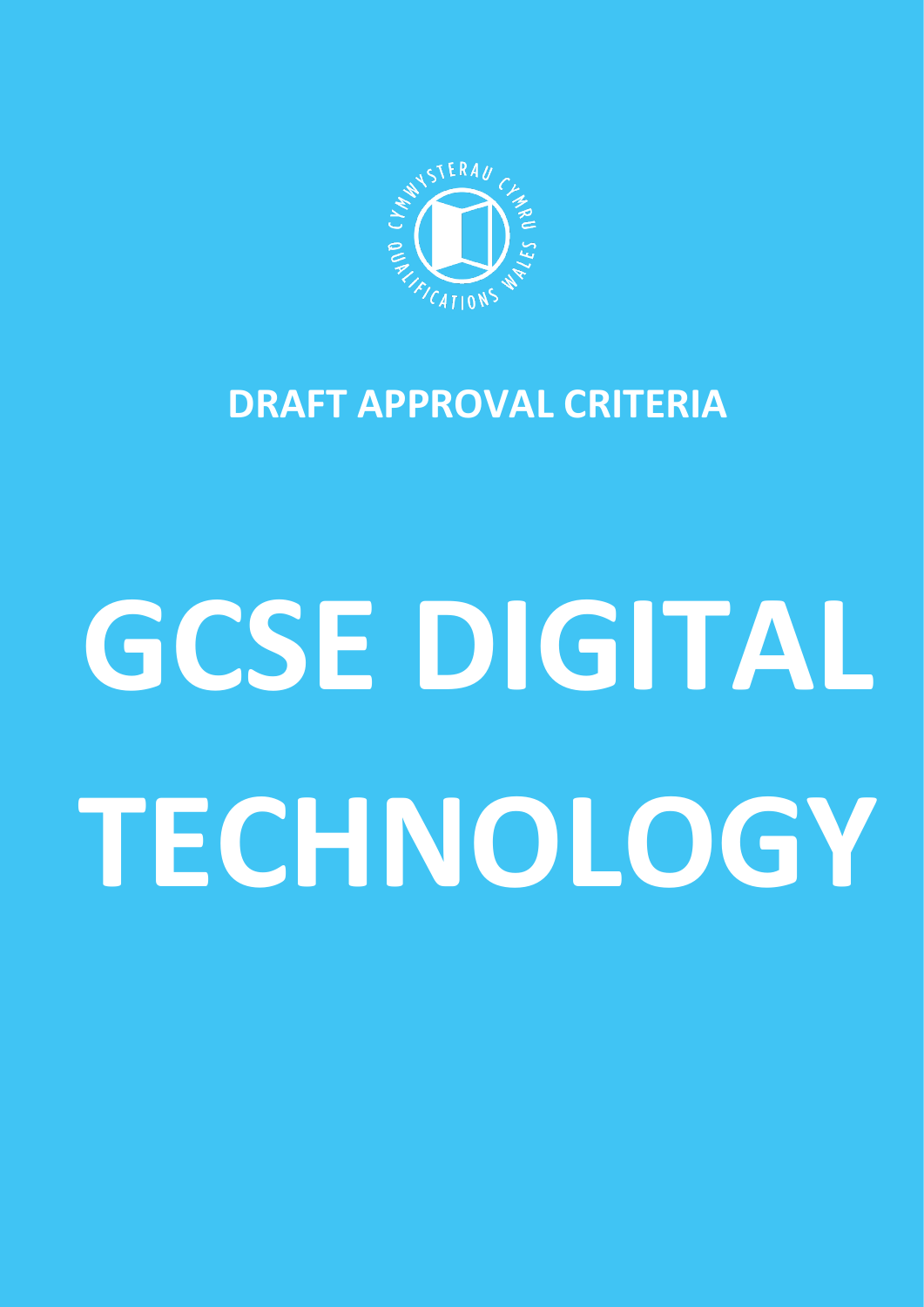| <b>Contents</b>              | Page number    |
|------------------------------|----------------|
| <b>Introduction</b>          | $\overline{2}$ |
| <b>Purpose</b>               | 3              |
| <b>Subject aims</b>          | $\overline{4}$ |
| <b>Subject content</b>       | 4              |
| Unit 1                       | 5              |
| Unit 2                       | $\overline{7}$ |
| Unit 3                       | 9              |
| <b>Assessment objectives</b> | 10             |
| <b>Scheme of assessment</b>  | 10             |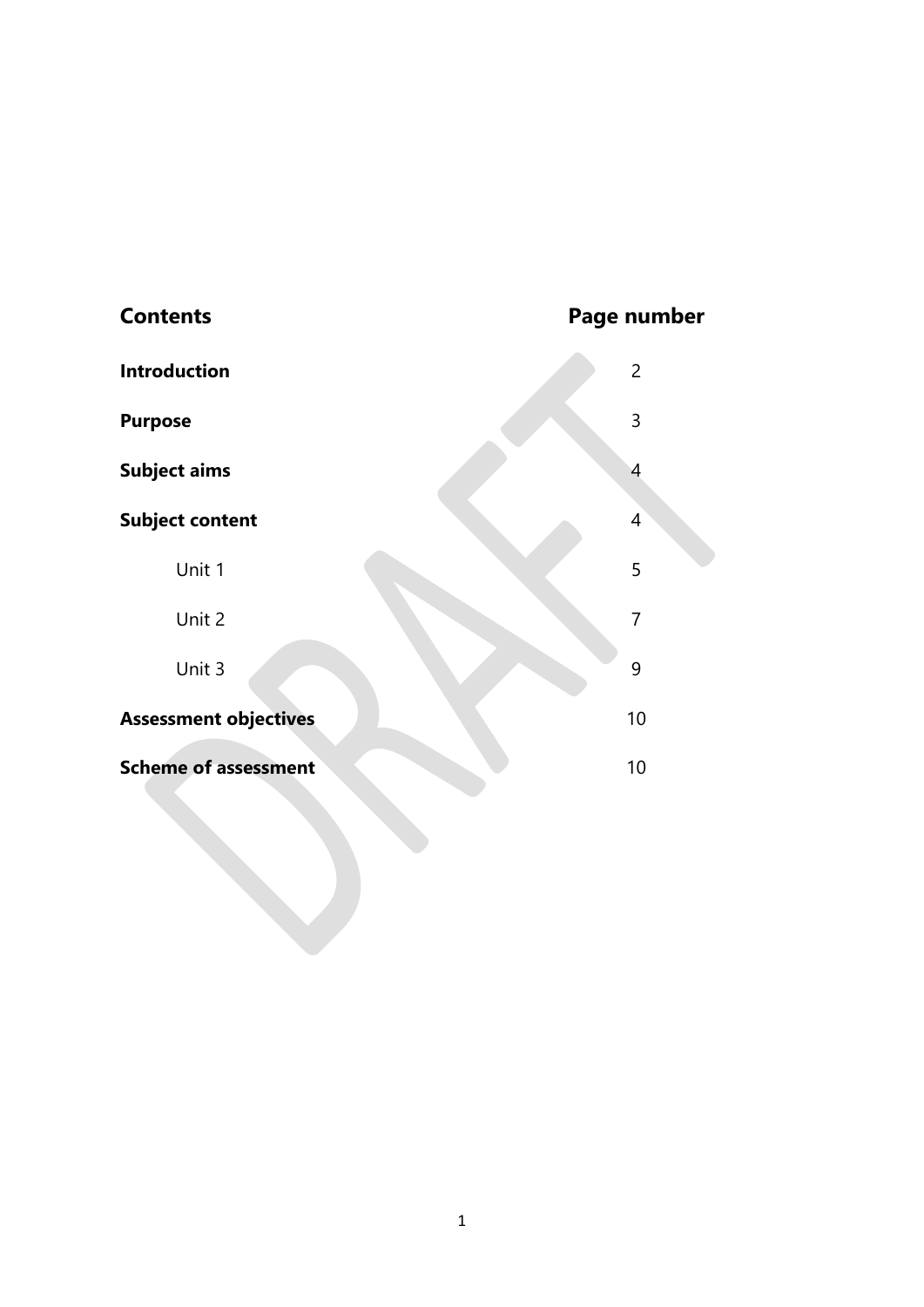#### **Introduction**

**.** 

This document sets out the approval criteria for GCSE Digital Technology. The criteria have been developed through stakeholder engagement. They include the requirements that an awarding body must meet when developing the specification and assessment materials for GCSEs in this subject.

The approval criteria in this document will come into effect from \_\_\_\_\_\_\_\_\_\_\_\_\_\_

Qualifications Wales will only approve a qualification that meets all of the requirements set out in this document together with those set out in the *Approval Criteria for GCSE Qualifications<sup>1</sup>* , our *Standard Conditions of Recognition<sup>2</sup>* and our *Additional Standard Conditions of Recognition for GCSE/GCE Qualifications<sup>3</sup>* . In developing qualifications to meet these requirements awarding bodies must have regard to *Fair Access by Design<sup>4</sup>* .

Where the requirements set out in this document differ from those prescribed in the *Approval Criteria for GCSE Qualifications*, the *Standards Conditions of Recognition* and the *Additional Standard Conditions of Recognition for GCSE/GCE Qualifications*, the requirements in this document will take precedence.

The rationale required within this document is in addition to the rationale required in the *Approval Criteria for GCSE Qualifications*.

The qualification will be available for first teaching from September 2021 with the first opportunity for full accreditation in summer 2023.

<sup>1</sup> <https://qualificationswales.org/english/publications/qualification-approval-criteria---gcses/>

<sup>2</sup> <https://qualificationswales.org/english/publications/standard-conditions-of-recognition/>

<sup>3</sup> [https://qualificationswales.org/english/publications/additional-standard-conditions-of-recognition-for-gcse](https://qualificationswales.org/english/publications/additional-standard-conditions-of-recognition-for-gcse-gce-qualifications/)[gce-qualifications/](https://qualificationswales.org/english/publications/additional-standard-conditions-of-recognition-for-gcse-gce-qualifications/)

<sup>4</sup> <https://gweddill.gov.wales/docs/dcells/publications/150727-fair-access-by-design-en.pdf>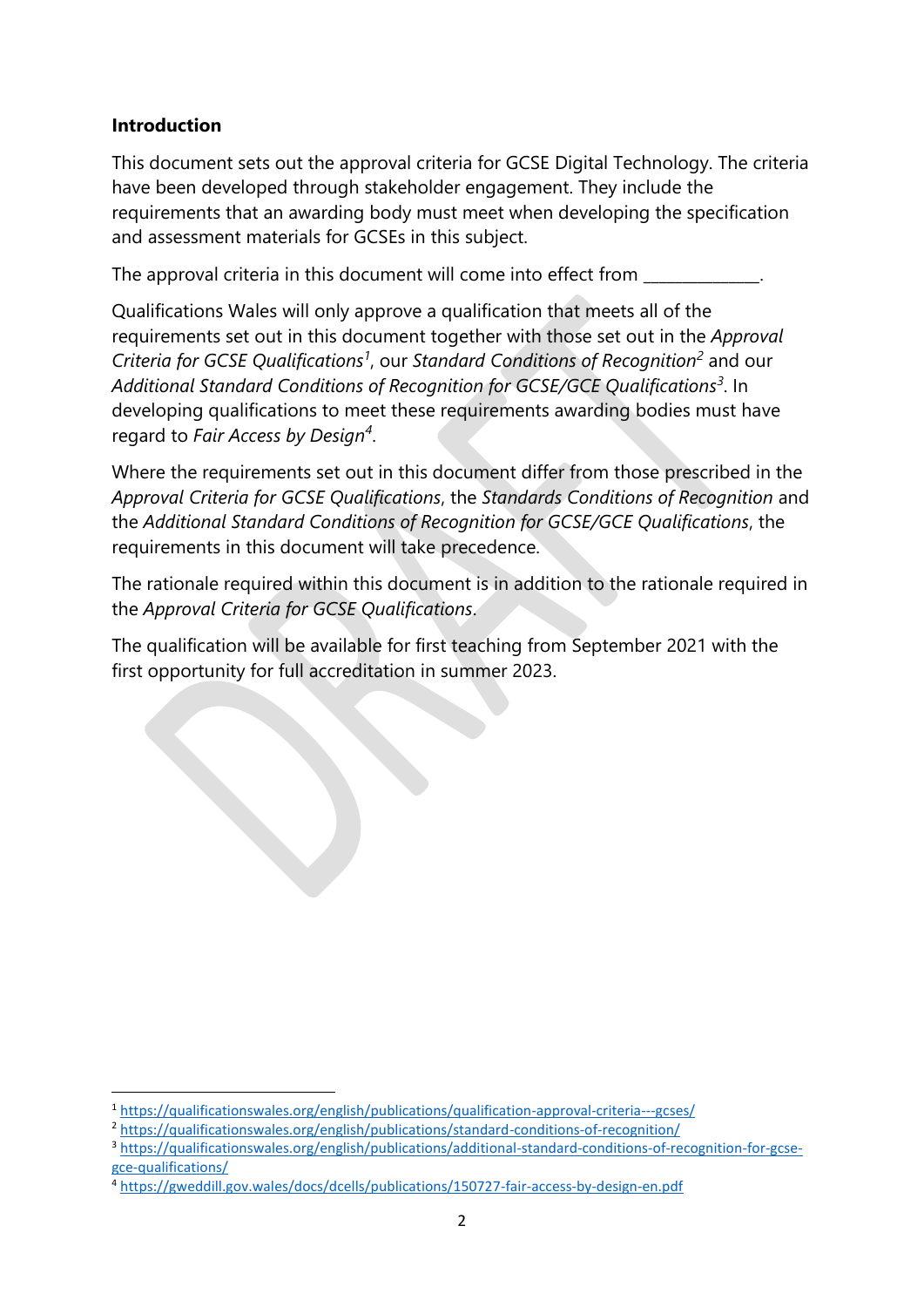# **Purpose**

GCSE Digital Technology will be a broad-based qualification that allows learners to build on the digital skills, knowledge and understanding that is used both in their school and everyday lives. It will allow learners to develop an understanding of the range of digital technology systems at use in our connected and globalised society, the ways in which they are connected, the possibilities offered to them by digital technologies, as individuals and as members of organisations, the ways in which these systems can be used safely and of the ever-evolving nature of these systems.

The qualification will allow learners to develop skills in understanding and analysing data and in developing a range of digital products and assets that meet the needs of audiences and users, as well as allowing learners to explore the ways in which digital technologies change and enhance communications between people.

The qualification may be taken by learners who wish to begin their journey towards a career that utilises digital technologies or to progress onto advanced level programmes of learning involving digital technologies. The qualification will offer choice to both learners, in how they develop their digital skills, and centres, who may have different resources and skills amongst their staff.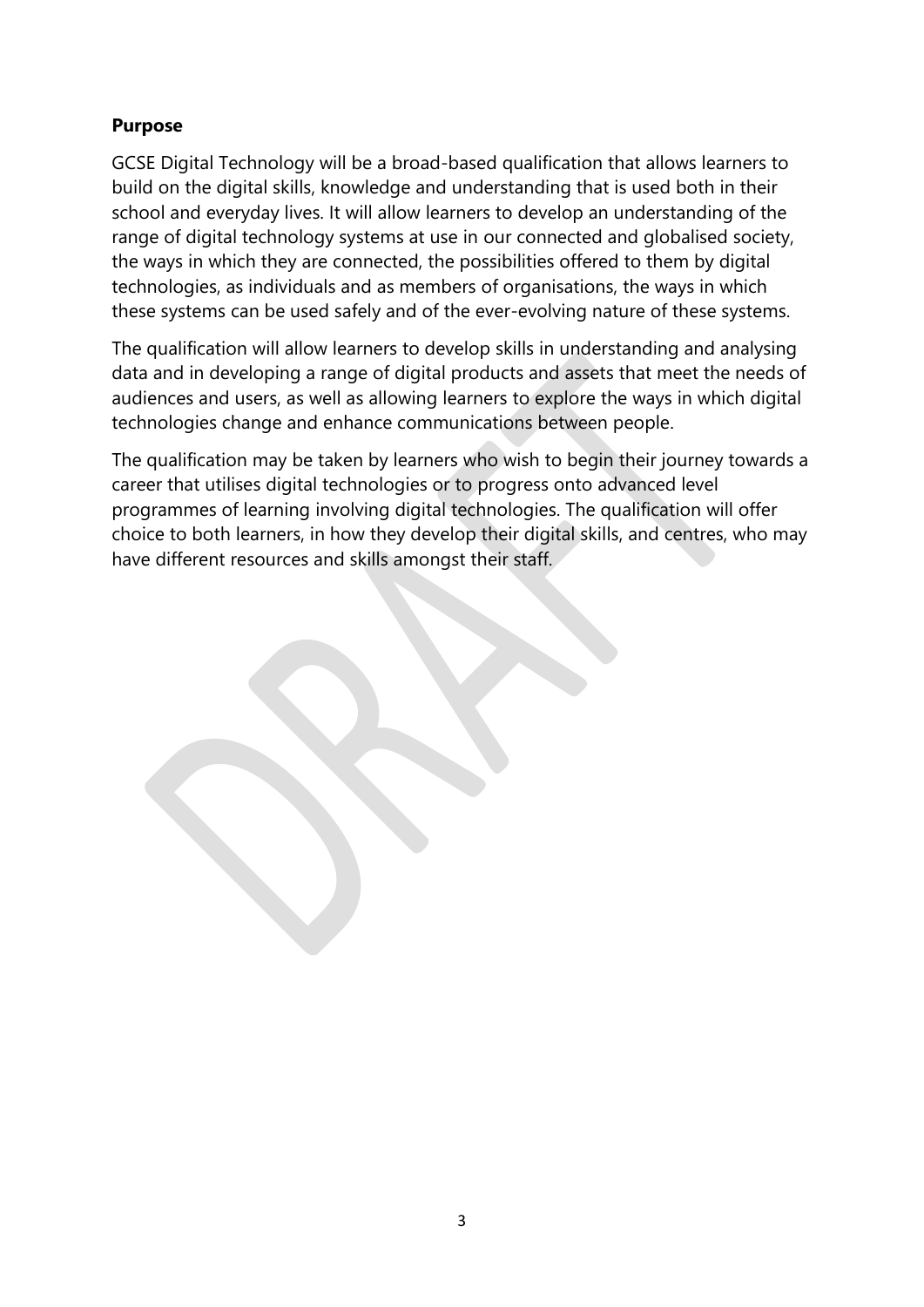# **Subject aims and objectives**

- 1. The GCSE Digital Technology specification should ensure learners:
	- 1.1. Become independent, confident and knowledgeable users of existing, new and emerging digital technologies;
	- 1.2. Develop a knowledge of the digital technology systems used by a wide variety of organisations;
	- 1.3. Understand the impact digital technologies can have on individuals and wider society and the ways in which they can bring about change;
	- 1.4. Develop skills in researching and exploring issues before finding and implementing solutions to them;
	- 1.5. Become creators of digital products, in a variety of formats and for a variety of purposes, that meet specified, authentic needs;
	- 1.6. Develop transferable skills in using a range of hardware and software;
	- 1.7. Develop their understanding of the systems development life cycle (SDLC) and of how ideas can become products.

# **Subject content**

- 2. The subject content of GCSE Digital Technology specifications must meet the subject aims and objectives and include the knowledge, understanding and skills set out for each unit in paragraph 3.
- 2.1 **Unit 1:** The Digital World
- 2.2 **Unit 2:** Digital Practices
- 2.3 **Unit 3:** Communicating in the Digital World.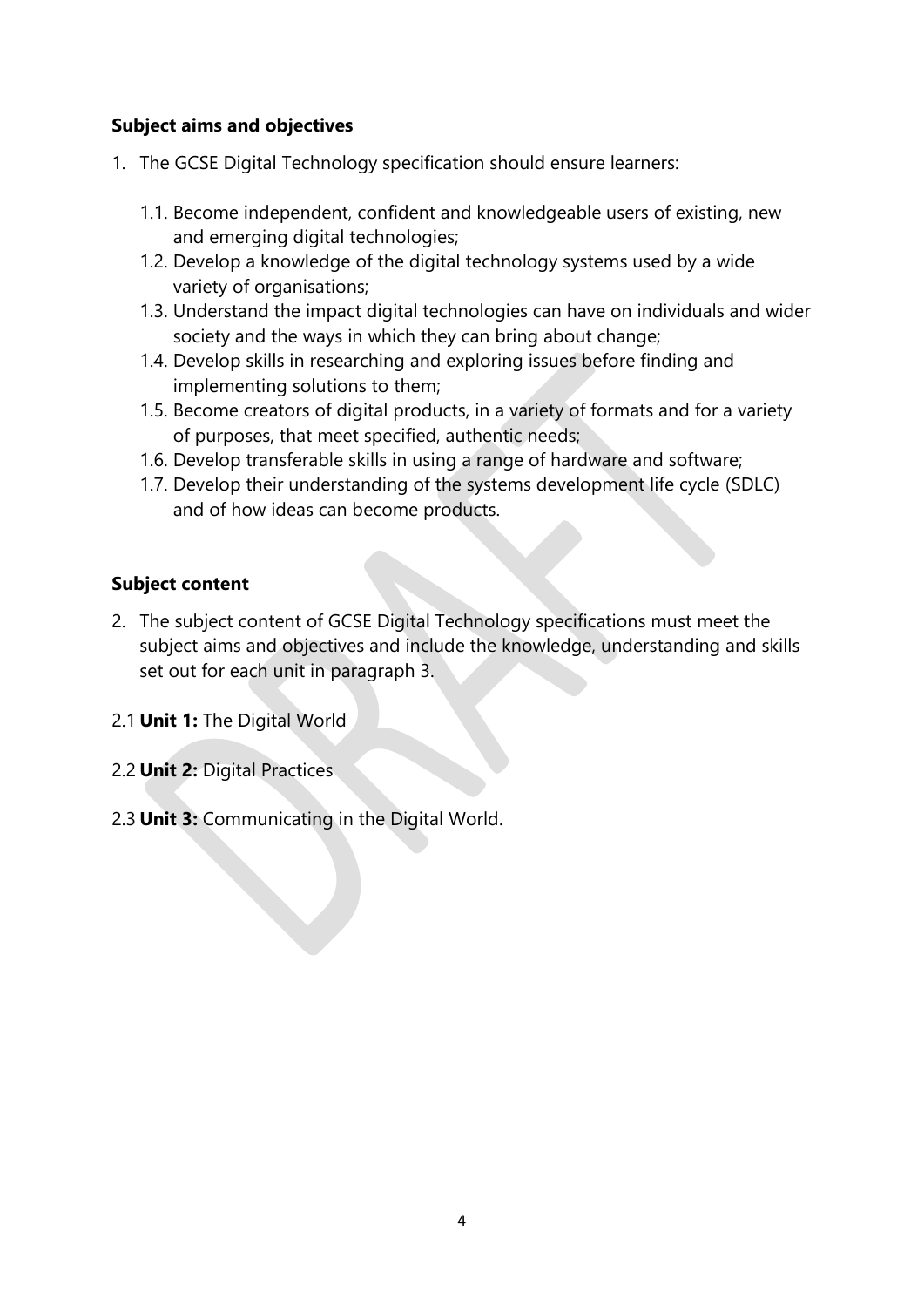# **Unit 1 – The Digital World**

3. In Unit 1, GCSE Digital Technology specifications must enable learners to develop knowledge and understanding in the following topic areas, and the following content must be included:

| <b>Topics</b>                                | Content                                                                                                                                                                           |
|----------------------------------------------|-----------------------------------------------------------------------------------------------------------------------------------------------------------------------------------|
| <b>Section A: Digital Technology Systems</b> |                                                                                                                                                                                   |
| Data                                         | Analogue and digital data.<br>Binary representation.<br>Measuring and storing data.<br>Transmitting data through networks.                                                        |
| Digital technology<br>systems                | Digital devices and means of:<br>interaction;<br>connection.<br>$\bigcap$<br>Operating systems and functions.<br>Software types and functions.<br>Data backup.<br>Cloud services. |

| <b>Section B: The Value of Digital Technology</b>                |                                                                                                                                                                                                                                                                        |
|------------------------------------------------------------------|------------------------------------------------------------------------------------------------------------------------------------------------------------------------------------------------------------------------------------------------------------------------|
| Utilising digital<br>technology systems                          | The systems development life cycle (SDLC).<br>Adoption of digital technology systems.                                                                                                                                                                                  |
| Digital communications                                           | Range of digital communication methods for<br>personal, social and business uses.<br>Reliability of online sources.<br>Social networking practices and ownership.<br>Digital footprints.<br>Privacy and trust.                                                         |
| Impact of digital systems<br>on organisations and<br>individuals | Efficiencies and benefits provided by digital<br>$\bullet$<br>systems.<br>Changing working practices.<br>$\bullet$<br>Changing relationships between producers,<br>$\bullet$<br>manufacturers, distributers and consumers.<br>Rise of services and monetising content. |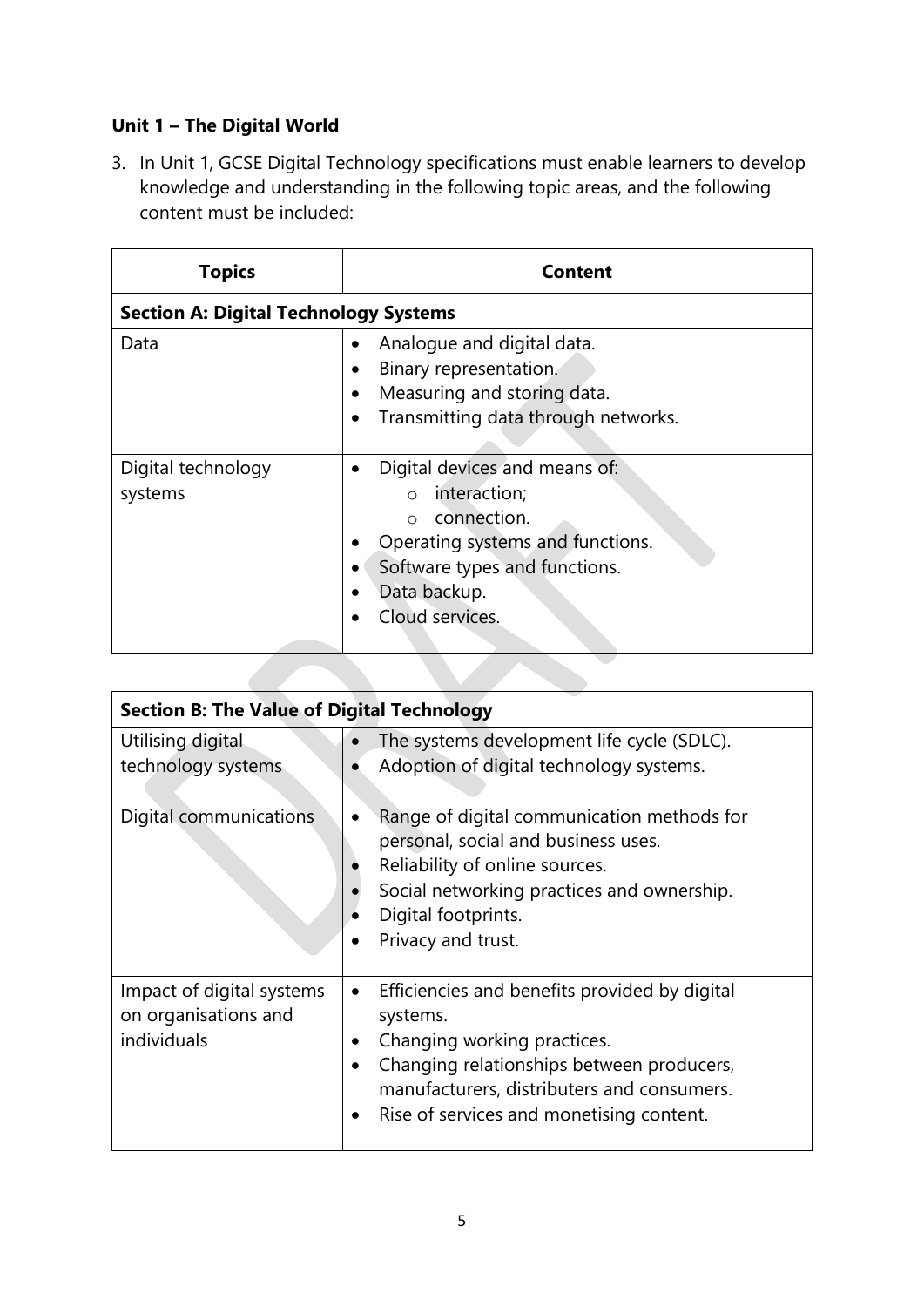| Securing data and | • The range of threats to, and attacks, on data.                                                         |
|-------------------|----------------------------------------------------------------------------------------------------------|
| systems           | Means of identifying security breaches.                                                                  |
|                   | • The range of cyber security and digital resilience<br>controls.<br>Legal and ethical responsibilities. |

# **Section C: Perspectives on Digital Technology**

*NB: For the content marked below with an asterisk, awarding bodies will be required, at least 21 months prior to the next examination but no sooner than 24 months before the next examination, to produce and distribute to centres an updated list of specific content for these areas.* 

| Digital technologies | Key milestones in the development of human<br>communications, computing systems and digital<br>devices.<br>The contributions of individuals in the development<br>of digital technology systems.<br>The evolution of:<br>$\circ$ industrial and autonomous<br>robotics/vehicles*;<br>augmented reality*;<br>$\circ$<br>virtual reality*;<br>$\circ$<br>artificial intelligence*;<br>$\circ$<br>internet-enabled hardware*.<br>Noteworthy research on new and emerging trends,<br>future developments and drivers*. |
|----------------------|--------------------------------------------------------------------------------------------------------------------------------------------------------------------------------------------------------------------------------------------------------------------------------------------------------------------------------------------------------------------------------------------------------------------------------------------------------------------------------------------------------------------|
|                      |                                                                                                                                                                                                                                                                                                                                                                                                                                                                                                                    |
|                      |                                                                                                                                                                                                                                                                                                                                                                                                                                                                                                                    |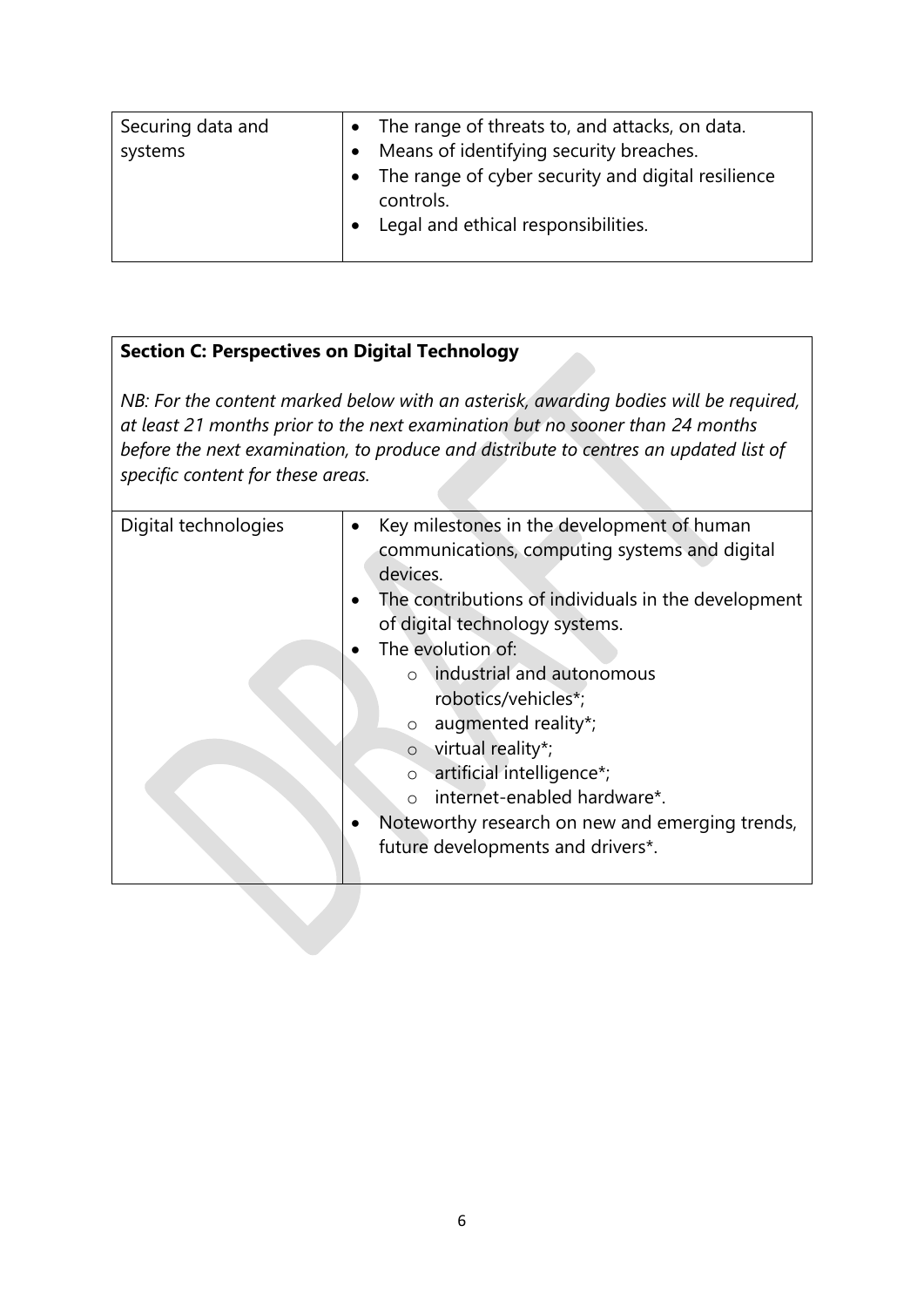# **Unit 2 – Digital Practices**

4. In Unit 2, GCSE Digital Technology specifications must enable learners to develop knowledge, skills and understanding in the following topic areas, and the following content must be included:

| <b>Topics</b>                                    | <b>Content</b>                                                                                                                                                                                                                                                             |
|--------------------------------------------------|----------------------------------------------------------------------------------------------------------------------------------------------------------------------------------------------------------------------------------------------------------------------------|
| <b>Section A: Interrogating Spreadsheet Data</b> |                                                                                                                                                                                                                                                                            |
| Data organisation                                | Data, information and knowledge.<br>Types of data and their characteristics.<br>Sources of data.<br>Cleansing and organising data.                                                                                                                                         |
| Data analytics                                   | Searching, sorting and filtering data in single-table<br>sets.<br>Descriptive data analytics: statistics and<br>visualisation.<br>Identifying trends, needs and audiences.<br>Data-informed decision making.<br>Applications in business, culture, science and<br>society. |

5. In **Section B: Data-informed Digital Products**, specifications must require learners to plan, develop and evaluate a digital product that is accessible through a web browser (which may include, but is not limited to, animations, video games or web-based applications) by requiring learners to develop knowledge, skills and understanding in:

| <b>Section B: Data-informed Digital Products</b> |                                                                                                                                                                                                                                                                                                                                |  |
|--------------------------------------------------|--------------------------------------------------------------------------------------------------------------------------------------------------------------------------------------------------------------------------------------------------------------------------------------------------------------------------------|--|
| Planning digital products                        | Proposing digital products to satisfy trends, needs<br>$\bullet$<br>or audiences.<br>Evaluating and selecting designs.<br>$\bullet$<br>Planning technical aspects of designs (including<br>$\bullet$<br>resource aspects, visual aspects, sound aspects,<br>$etc.$ ).<br>Scheduling and time management planning.<br>$\bullet$ |  |
| Developing digital<br>products                   | Develop and use appropriate technical skills to<br>develop a digital product.                                                                                                                                                                                                                                                  |  |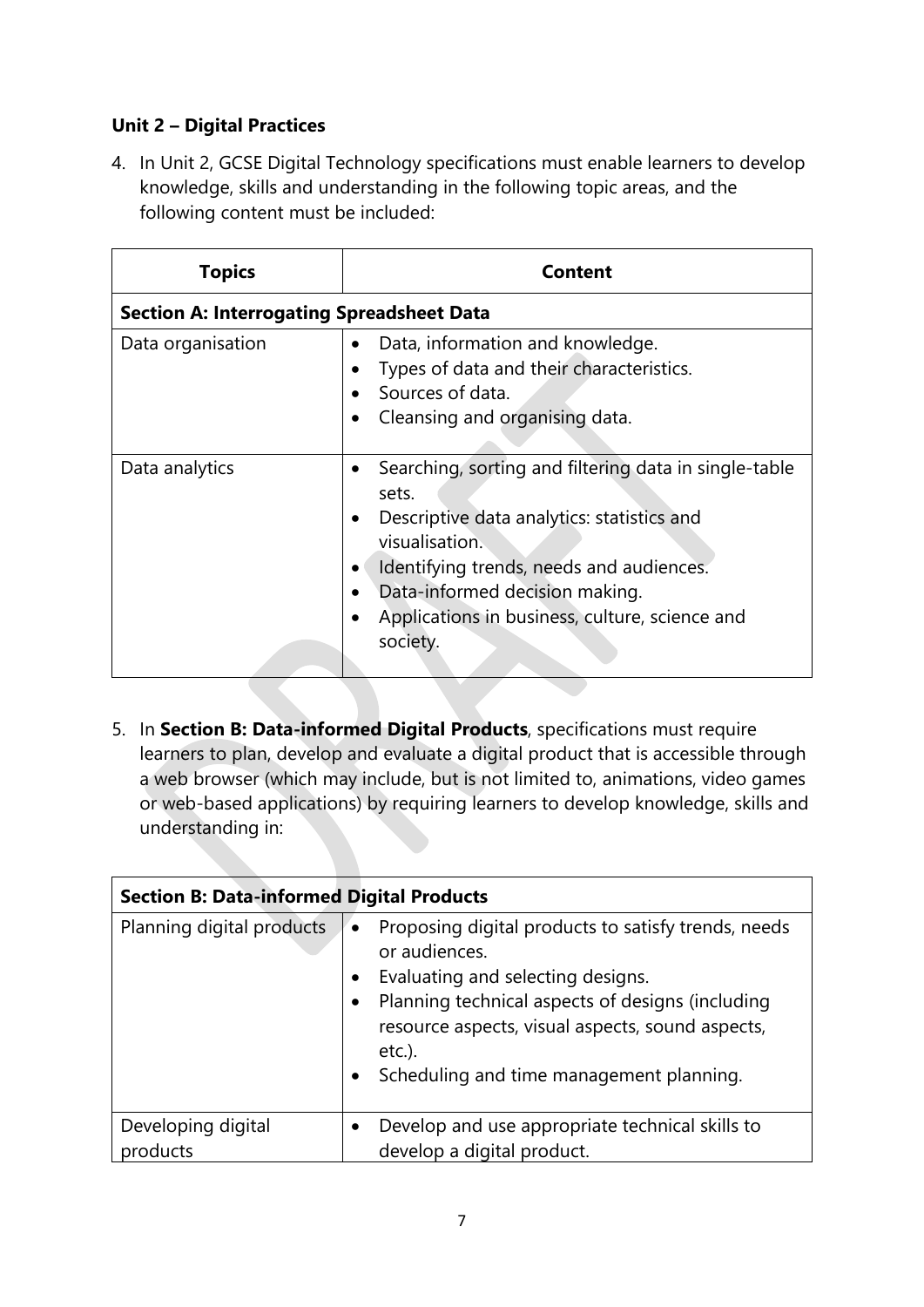|                                              | Develop a digital product that meets an identified<br>need, trend or audience.                                                                    |
|----------------------------------------------|---------------------------------------------------------------------------------------------------------------------------------------------------|
| Evaluating the completed<br>digital product. | Testing the digital product to remove errors/bugs<br>$\bullet$<br>and ensure it meets its purpose.<br>Evaluate the technical skills demonstrated. |

6. The specification must require learners to submit data-informed digital products in a specified range of file formats and must ensure that centres are provided with an up-to-date list throughout the lifetime of the specification.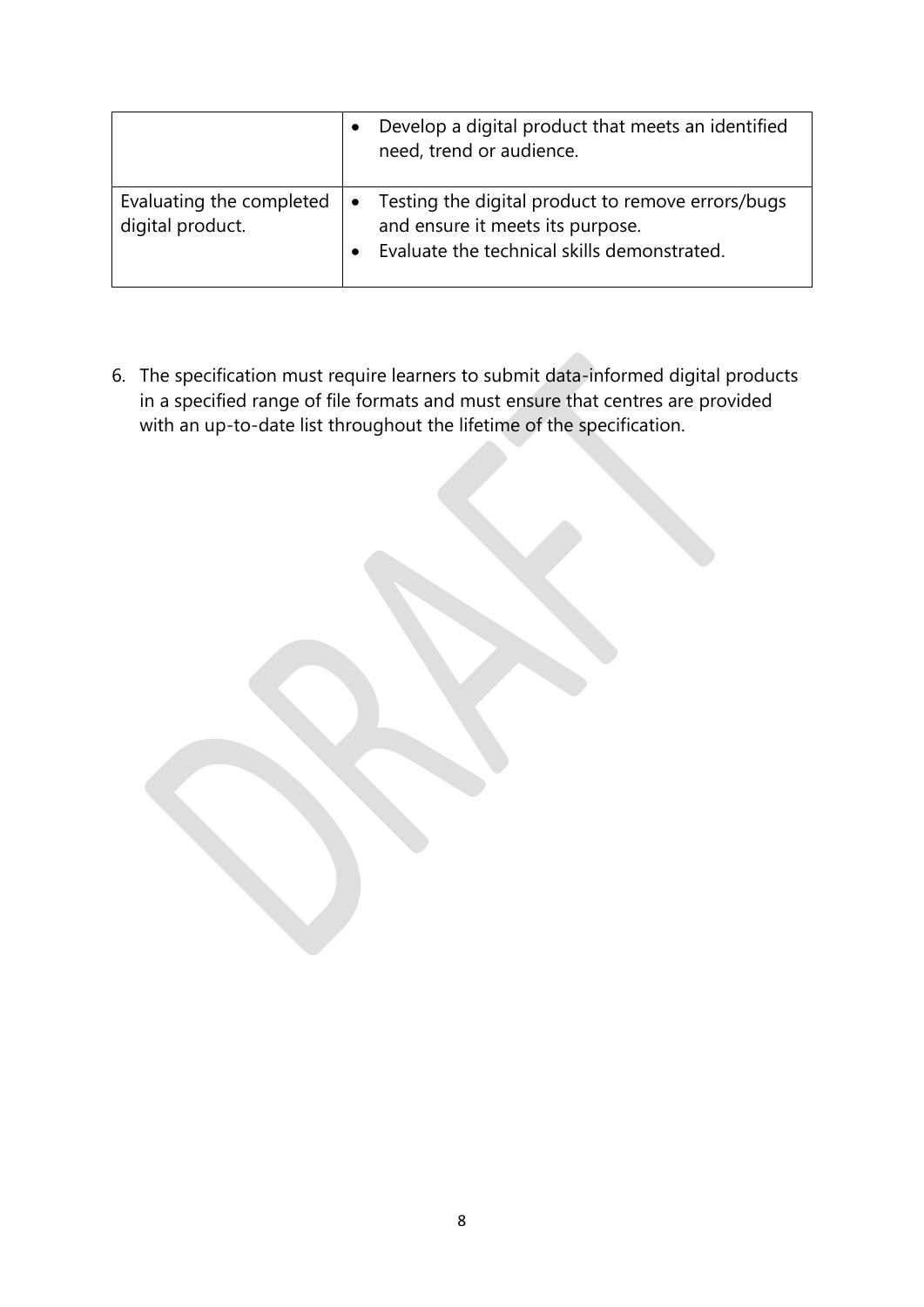# **Unit 3 – Communicating in the Digital World**

7. In Unit 3, GCSE Digital Technology specifications must enable learners to develop knowledge, skills and understanding in the following topic areas, and the following content must be included:

| <b>Topics</b>                                   | Content                                                                                                                                                                                                                                                               |
|-------------------------------------------------|-----------------------------------------------------------------------------------------------------------------------------------------------------------------------------------------------------------------------------------------------------------------------|
|                                                 | <b>Section A: Social Media and Online Marketing Communications</b>                                                                                                                                                                                                    |
| Forms of online<br>marketing<br>communications  | Social media platforms:<br>$\bullet$<br>demographics;<br>$\circ$<br>characteristics;<br>$\Omega$<br>features.<br>$\bigcap$<br>Online digital marketing:<br>forms;<br>$\circ$<br>placement;<br>$\circ$<br>coherence and cohesion;<br>$\Omega$<br>targeting.<br>$\circ$ |
| Impact of online<br>marketing<br>communications | Benefits and opportunities.<br>$\bullet$<br>Risks.                                                                                                                                                                                                                    |

| <b>Section B: Creating Digital Assets and Planning Digital Communications</b> |                                                                                                                                                                                                                                                                 |  |
|-------------------------------------------------------------------------------|-----------------------------------------------------------------------------------------------------------------------------------------------------------------------------------------------------------------------------------------------------------------|--|
| Creating digital assets                                                       | Using appropriate software to create digital media<br>and assets to support digital communications<br>strategies, in these forms:<br>copy (text);<br>$\circ$<br>photographs, images, graphics and image<br>manipulation;<br>o edited live-action moving images. |  |
| Planning digital<br>communications                                            | Identifying opportunities and objectives.<br>Determining online digital marketing<br>communications strategy.<br>Developing cohesion and coherence between<br>$\bullet$<br>digital assets and copy.<br>Finalising marketing campaigns.                          |  |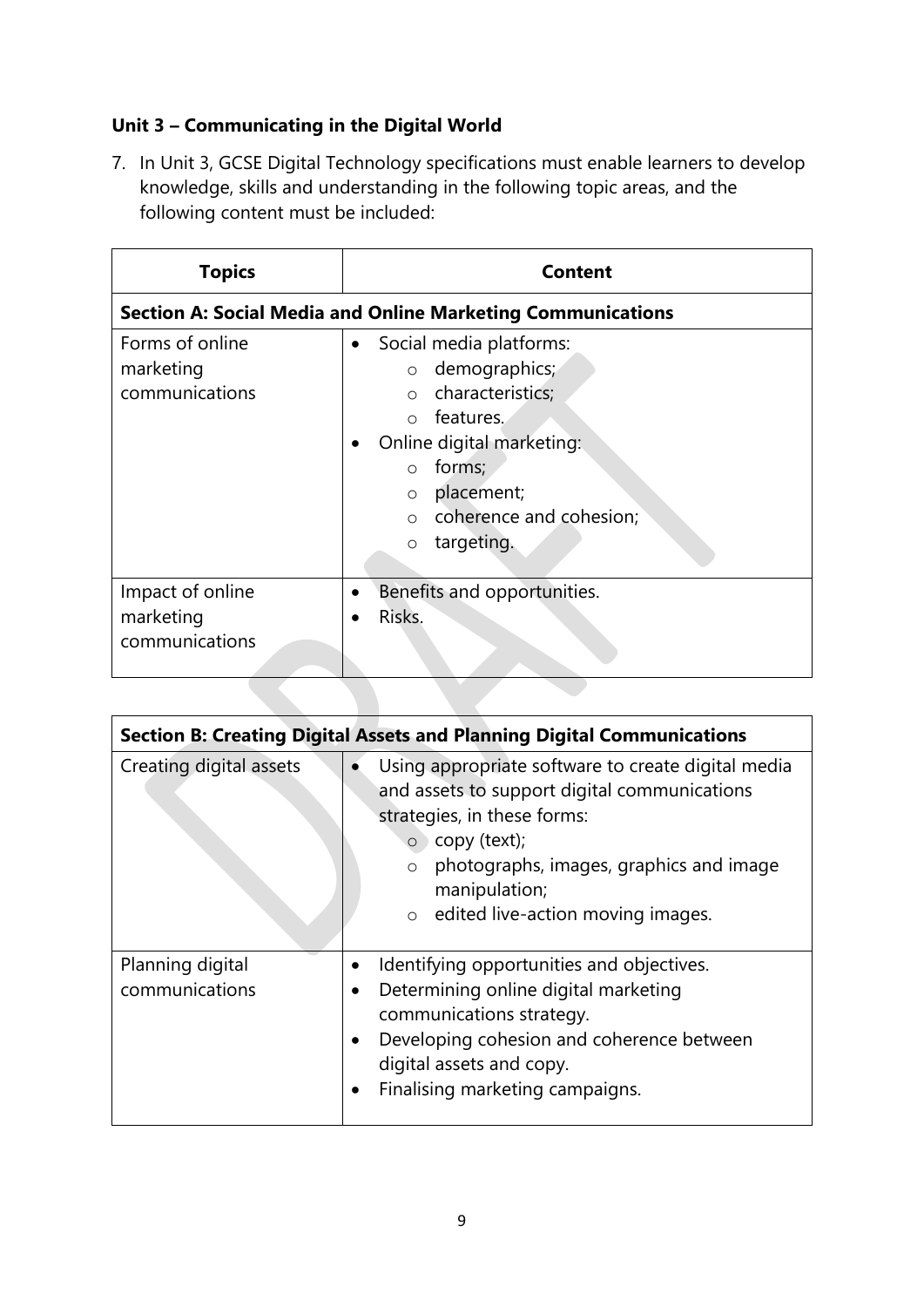# **Assessment objectives**

8. The assessment of the knowledge, understanding and skills required in the specification must target the following assessment objectives in line with the indicated weightings:

| <b>AO1</b> | Demonstrate knowledge and understanding of digital<br>technology systems, including their impact on individuals<br>and organisations and of their continually-evolving nature.                      | 20% |
|------------|-----------------------------------------------------------------------------------------------------------------------------------------------------------------------------------------------------|-----|
| <b>AO2</b> | Apply knowledge and understanding of digital technology<br>systems in a range of contexts, including their impact on<br>individuals and organisations and of their continually-<br>evolving nature. | 25% |
| <b>AO3</b> | Apply knowledge, skills and understanding to identify<br>audience needs and plan digital products and<br>communications that meet these needs.                                                      | 20% |
| <b>AO4</b> | Develop, test and evaluate digital products that meet the<br>needs of specified audiences.                                                                                                          | 35% |

#### **Scheme of assessment**

9. GCSE Digital Technology specifications must include the following assessment arrangements:

| <b>Unit</b>                        | <b>Arrangements</b>                                                                                                                                                                                                                                                                                         |
|------------------------------------|-------------------------------------------------------------------------------------------------------------------------------------------------------------------------------------------------------------------------------------------------------------------------------------------------------------|
| Unit 1<br>The Digital World        | Must be assessed by examination;<br>Must be set and marked by the awarding body;<br>Must only use on-screen assessment.                                                                                                                                                                                     |
| Unit 2<br><b>Digital Practices</b> | Must be conducted internally and marked externally by the<br>awarding body;<br>Must require learners to undertake a practical project in<br>which tangible outcomes are produced;<br>The awarding body must release a substantial data set, or<br>data sets, in spreadsheet format, to centres each series; |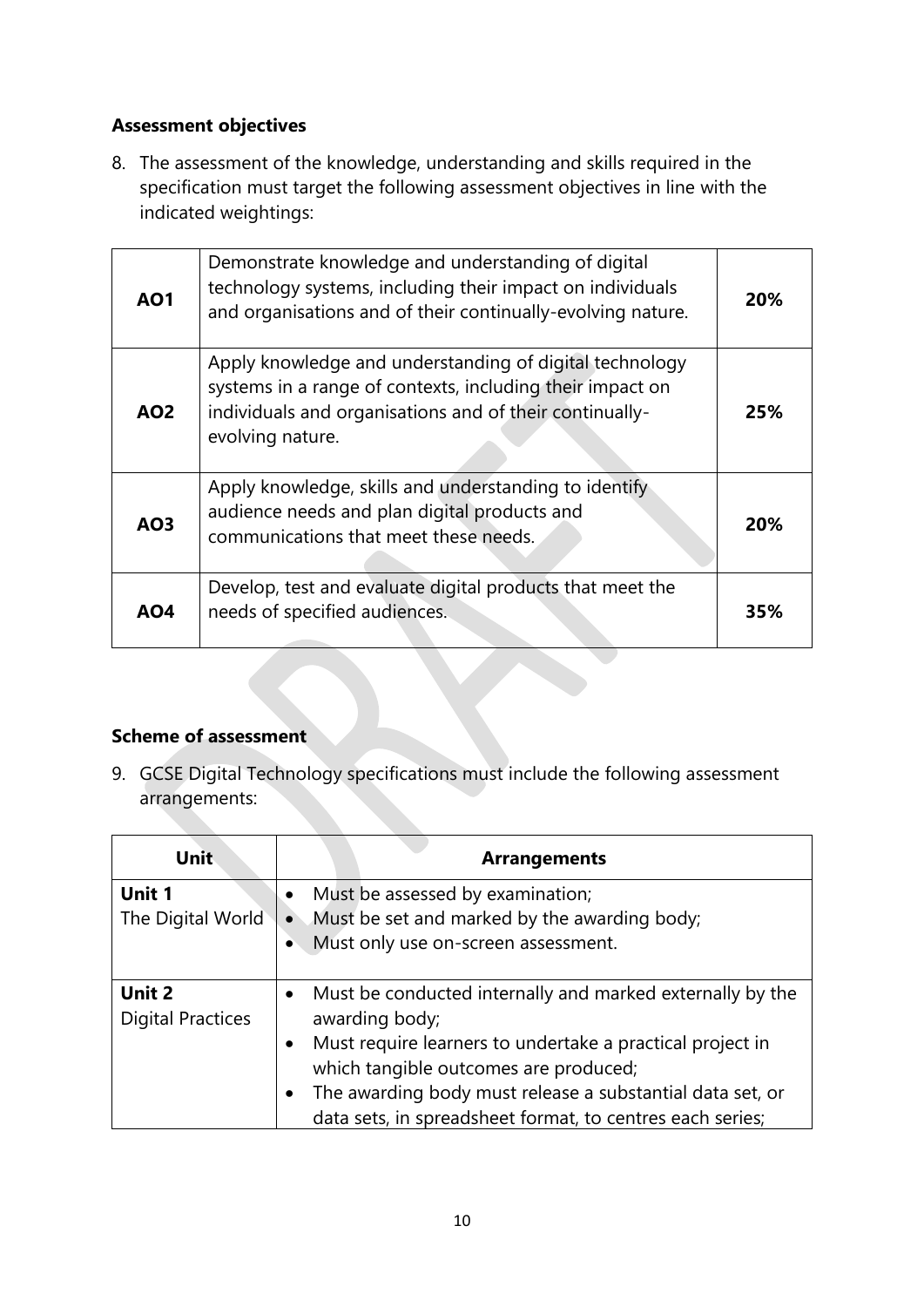|                                                           | Must require learners to identify an audience, an audience<br>$\bullet$<br>need or a trend by analysing an awarding body-released<br>data set;<br>Must require learners to plan a digital product, in one of<br>$\bullet$<br>the forms specified in paragraph 4, for the identified<br>audience, audience need or trend;<br>Must require learners to develop a digital product, or<br>products, in the form they have selected, tailored to the<br>audience, need or trend identified;<br>Must require learners to test and evaluate the digital<br>product they have developed;<br>Must allow learners to submit their digital products in the<br>file format in which it was created;<br>The awarding body must issue to centres a list of<br>$\bullet$<br>acceptable file formats in which work may be submitted. |
|-----------------------------------------------------------|----------------------------------------------------------------------------------------------------------------------------------------------------------------------------------------------------------------------------------------------------------------------------------------------------------------------------------------------------------------------------------------------------------------------------------------------------------------------------------------------------------------------------------------------------------------------------------------------------------------------------------------------------------------------------------------------------------------------------------------------------------------------------------------------------------------------|
| <b>Unit 3</b><br>Communicating<br>in the Digital<br>World | Must be assessed through non-examination assessment;<br>$\bullet$<br>Must be set by the awarding body;<br>$\bullet$<br>Must be marked by the centre and externally moderated;<br>$\bullet$<br>Must require the awarding body to issue annual briefs to<br>$\bullet$<br>centres;<br>Must require learners to plan and create an online digital<br>communications campaign;<br>Must require learners to create digital assets for the<br>marketing campaign, including images and live-action<br>moving images;<br>Must allow learners to present their findings in a variety of<br>$\bullet$<br>digital formats;<br>Must not require learners to publish their campaigns<br>online.                                                                                                                                   |

- 10. GCSE Digital Technology specifications must set out the way in which changes or revision to content identified as requiring annual updates in paragraph 3 (Unit 1 – The Digital World), section C (Perspectives on Digital Technology) will be communicated to centres.
- 11. GCSE Digital Technology specifications must set out the range of file formats in which candidates' digital products, created for Unit 2 – Digital Practices, may be submitted and the way in which any changes to this list throughout the lifetime of the qualification will be communicated to centres.